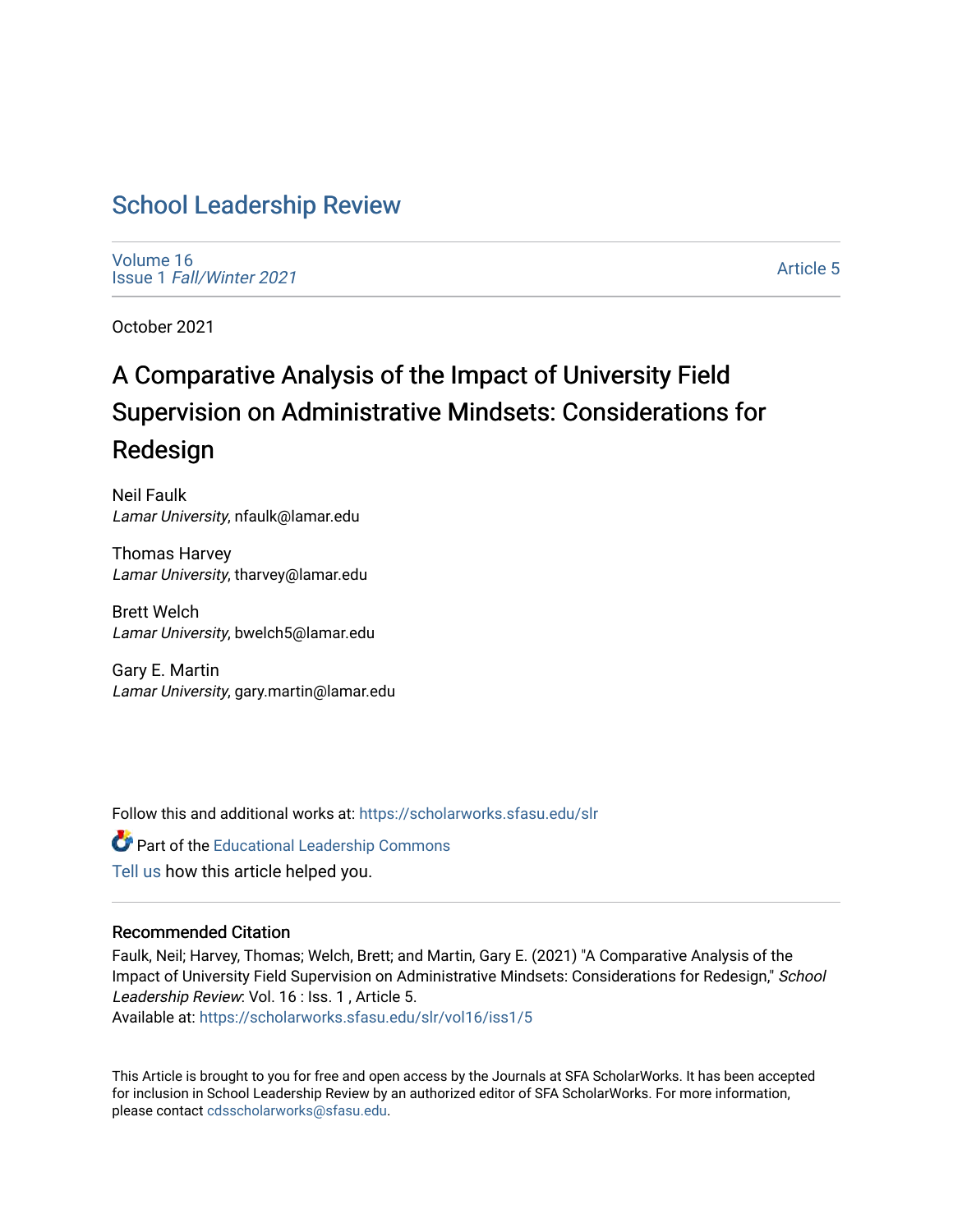# A Comparative Analysis of the Impact of University Field Supervision on Administrative Mindsets: Considerations for Redesign

*Neil Faulk Lamar University*

*Thomas Harvey Lamar University*

*Brett Welch Lamar University*

*Gary E. Martin Lamar University*

The route that educators travel to attain certification as a principal has evolved over time. Kaplan and Owings (2015) explained that technological advancements and societal changes have made the job of the principal more complex. An example of this complexity includes the recent COVID-19 pandemic which was a catalyst for redesign and amending practices in educator preparation programs. The redesign is not only in curriculum and experiences required of principal candidates but also in the means or methods of instruction, field supervision, and practicum activities including professional coaching received by principal candidates within principal preparation programs. In the spring of 2020, educator preparation programs in Texas were granted permission to design programs that reduced clinical internship and practicum assignments up to 20% during the declared disaster associated with COVID-19. Additionally, the Texas State Board of Educator Certification (SBEC) provided flexibility that allowed for asynchronous field supervision observations (19 Texas Administrative Code §228.1 d).

Principal preparation programs are typically paired with a Master of Educational Leadership program in which courses and field experiences allow candidates to prepare for certification. Many states require a form of leadership proficiency examination that validates or measures the potential school leaders' performance in key areas (knowledge, skills, and mindsets) that are aligned with state and national standards.

A notable and evolving change in school leadership programs has been the method of delivery of the certification and master's degree programs. In the past, all programs were face-to-face, and courses and experiences required the candidates to be physically present at some site, which was usually a university campus. Recent years have witnessed the tremendous growth of online graduate programs including online school leadership certification programs and online master's degree programs in teacher education and educational leadership (Hilliard & Jackson, 2016). Even though recent years have witnessed tremendous growth in online principal preparation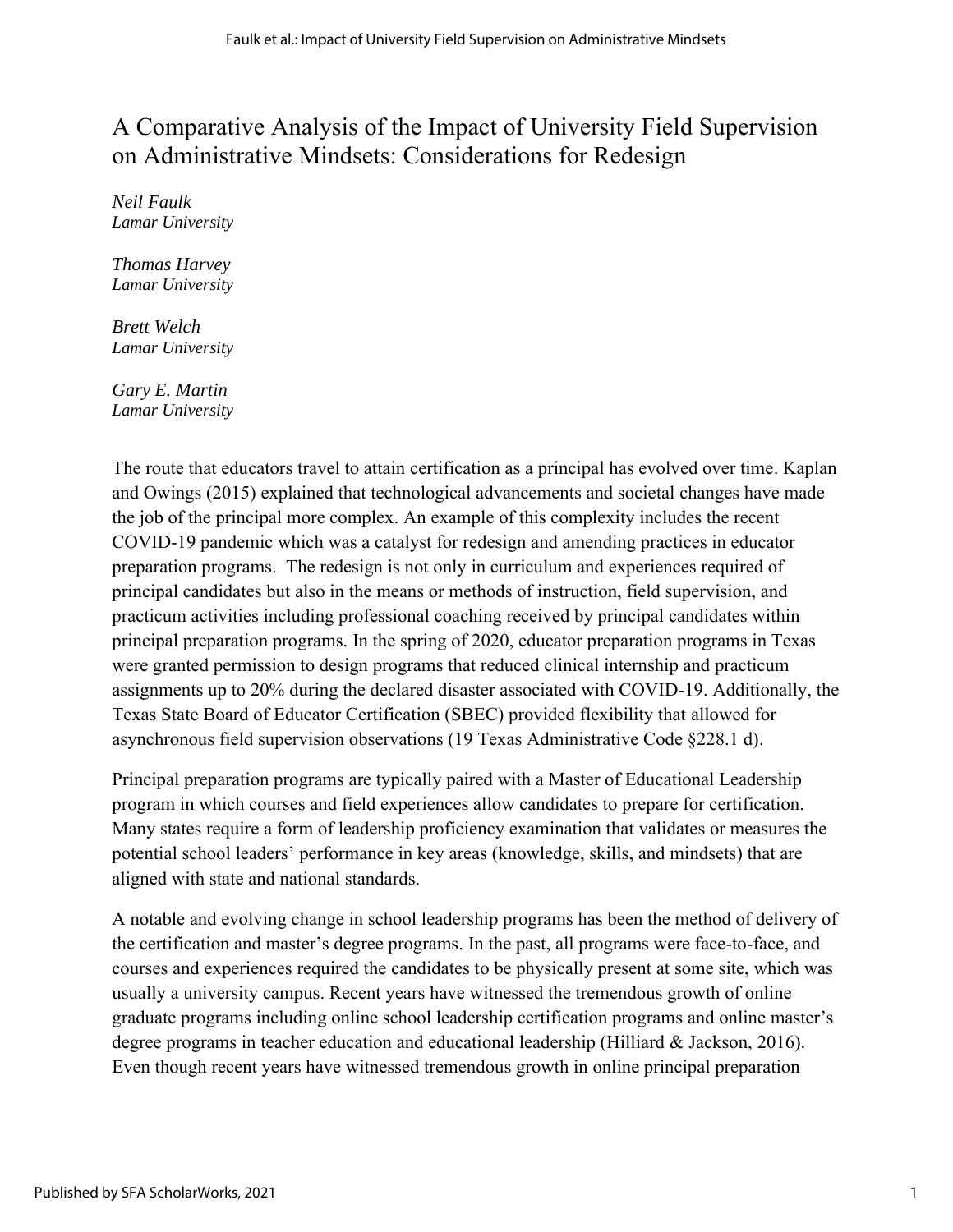programs, there appears to be little comparison of the quality of online principal preparation programs with traditional face-to-face principal preparation programs.

This study explored the phenomena of principal preparation program candidates' perceptions regarding the impact professional coaching and field supervision had on developing administrative mindsets. A secondary purpose was to determine if there was a significant difference in perceptions regarding the impact that professional coaching and field supervision had on administrative mindsets when comparing students who received grant sponsored face-toface field supervision and coaching activities to those involved in online-only field supervision and coaching activities.

# **Review of Literature**

During the COVID-19 crisis, the Texas Education Agency (2020) provided specific guidance to the Texas Directors of Field Experiences. The agency affirmed that even in virtual or online settings, student candidates in educator preparation programs needed to demonstrate proficiency in adopted state standards. This would require support from field supervisors and campus mentors. Field supervisors needed to be able to observe synchronous or asynchronous (online) activities, monitor candidate performance, and provide quality, timely, and constructive feedback.

The quality of principal preparation programs has taken on heightened significance (Hess & Kelly, 2005). In most principal preparation programs, the principal internship along with its field experiences is both a capstone endeavor and the beginning of a new role in educational leadership. An important aspect of the internship is the feedback that university supervisors, mentors, and peers provide principal candidates (Martin, 2017).

An engaging internship is critical to principal preparation because students gain knowledge of school leadership and have an opportunity to build professional relationships (Figueiredo-Brown, Ringler & James, 2015). Field experiences attached to principal internships in Texas must be supervised by an experienced educator who has been trained as a field supervisor. Field supervisors in Texas' principal preparation programs must formally observe each candidate for a minimum of 135 minutes throughout the practicum. These field supervisors lead individualized post observation conferences with candidates after each formal observation. Candidates receive feedback and professional coaching through an individualized, synchronous, and interactive post-observation conferences (19 Texas Education Code, §228.35(h)).

Taylor-Backor (2013) found there to be undisputed value in the supervised field experience component of principal preparation programs. However, questions remain on the benefits and challenges of both the online and face-to-face modalities. Research (Nicks, et al. 2018) points out that the traditional face-to-face internship for principals and the online model differ in structure, delivery, and practice. However, both deliveries have critical elements important to a successful internship experience. Consequently, it appears important for principal preparation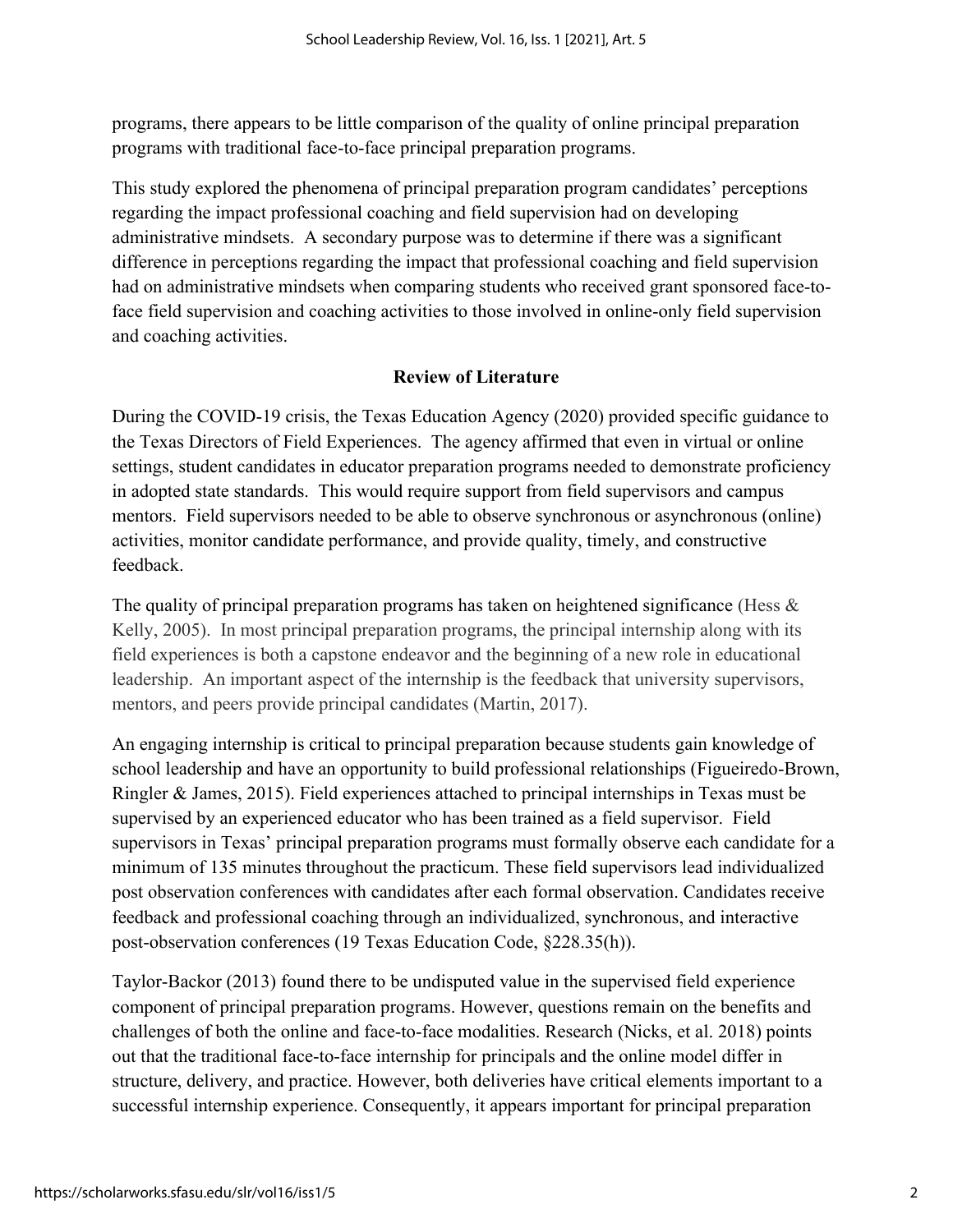programs to seek feedback that identifies those critical elements from students prior to the development or redesign of the internship experience. Stones-Johnson and Miles (2020) suggested that due to the COVID-19 pandemic, principals would meet more challenges in the area of assessing professionalism. Results showed that amidst the shutdowns and movement to virtual school environments, principals needed to exert more professionalism over their worksites (Stones-Johnson & Miles, 2020).

#### **Methods and Procedures**

This study surveyed, examined, and analyzed student perceptions regarding university field supervision of principal candidates within an educator preparation program in Texas. Specifically, it reviewed perceptions regarding the impact that field supervision had on the development of candidate administrative mindsets. These mindsets (professional demonstrated beliefs) are identified within curriculum pillars required in principal preparation programs in Texas. The curriculum pillars are built around aligned knowledge, skills, and mindsets. (Texas Education Agency, 2018) To garner a wide understanding of student perspectives a mixed method of data retrieval was used.

The population for this study consisted of one-hundred fifty principal preparation students within an online master's degree program of Educational Leadership and a Principal Certification program at a regional university in south Texas. Since the study attempted to measure and compare perceptions of field experiences in the practicum component of this principal preparation program, it is important to note that all candidates surveyed were actively engaged in field experiences. All students surveyed completed state and university required field supervision and professional coaching activities. Sixty-one of those surveyed responded for a return rate of forty-one percent. Thirty-four of the respondents received field supervision requirements for certification completely online. Twenty-seven respondents were exposed to an additional, deliberate, and robust grant sponsored face-to-face field supervised experience led by a university field supervisor. These twenty-seven respondents were part of a principal residency grant program sponsored by the Texas Education Agency. The university led face-to-face supervision was a component of the grant. The grant activities included university supervision during field-based activities and subsequent one-on-one face-to-face conferences.

The purpose of the survey was to gather data regarding student perceptions of the impact that field supervision activities had on their administrative mindsets. The survey itself was composed of 28 Likert scale items that ranged from a score of 1 to 5. The score of 1 was denoted by an explanation of Strongly Disagree while the score of 5 was denoted by an explanation of Strongly Agree. Likewise, scores of 2 and 4 were denoted by an explanation of Disagree and Agree respectively. A score of 3 was denoted as being Neutral. The survey was worded in a manner that described affirmative positive statements regarding the field experience component of the program. The survey used subscales that matched the nine Principal as Instructional Leader Pillars developed and used by the Texas Education Agency (TEA) in its review and approval of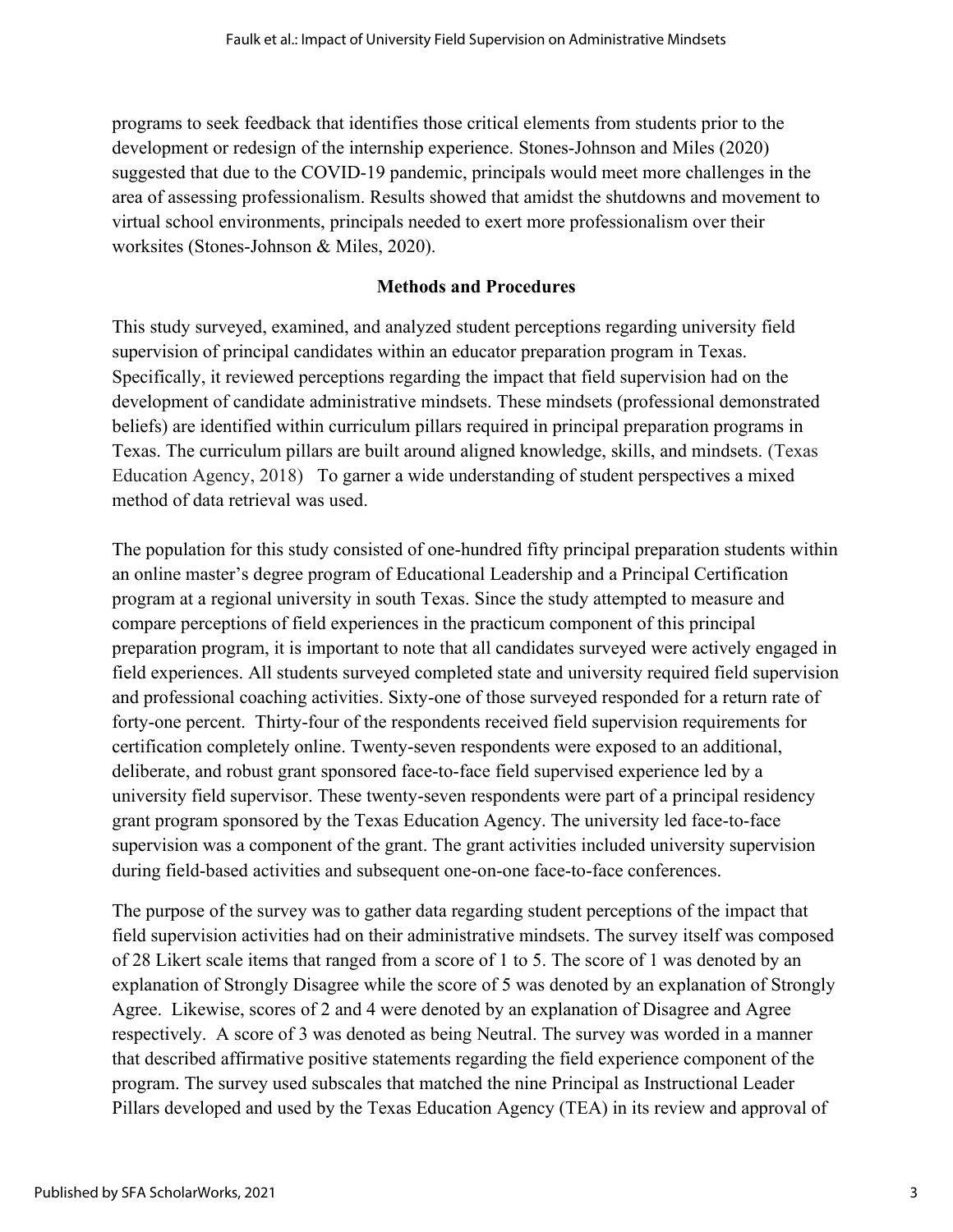principal preparation programs. These pillars prescribed requirements in the Texas Administrative Code and included communication with stakeholders, curriculum alignment, diversity and equity, data-driven instruction, hiring selection and retention, observation and feedback, professional development, school vision and culture, and strategic problem-solving (19 TAC §241.41). Within each curriculum pillar, knowledge, skills, and mindsets were aligned. This study formed its survey items using the mindsets from the pillars identified by TEA. (Texas Education Agency, 2018)

The table below shares a sampling of the mindsets that were measured in the survey. All measured mindsets were tied to the Principal as Instructional Leader Pillar (identified as a subscale in the findings).

#### Table 1

Samples of Mindsets Tied to Principal as Instructional Leader Pillars \_\_\_\_\_\_\_\_\_\_\_\_\_\_\_\_\_\_\_\_\_\_\_\_\_\_\_\_\_\_\_\_\_\_\_\_\_\_\_\_\_\_\_\_\_\_\_\_\_\_\_\_\_\_\_\_\_\_\_\_\_\_\_\_\_\_\_\_\_\_\_\_\_\_\_\_

| Principal as an             | Samples of Mindsets: Candidates demonstrate the belief                     |
|-----------------------------|----------------------------------------------------------------------------|
| <b>Instructional Leader</b> | that                                                                       |
| Pillar (subscale)           |                                                                            |
| Communication with          |                                                                            |
|                             | Multiple perspectives are valuable.                                        |
| Stakeholders                |                                                                            |
| Curriculum Alignment        | Quantifiable, academic outcomes for students are the primary               |
|                             | measure of quality instruction.                                            |
| Diversity and Equity        | An effective principal accepts and respects all cultural backgrounds,      |
|                             | customs, traditions, values, and communication as assets.                  |
| Data Driven                 | Leaders should push teachers to develop a better understanding of          |
| Instruction                 | why students are not performing well on content that has been taught       |
|                             | and what actions are needed.                                               |
| Hiring, Selection, and      | Finding, developing, and keeping high quality teachers are the             |
| Retention                   | highest leverage actions a principal can take to ensure student            |
|                             | achievement.                                                               |
| Observation and             | Teachers deserve consistent feedback around their practice to fine         |
| Feedback                    | tune their skills and improve.                                             |
| Professional                | The effectiveness of professional development should be measured           |
| Development                 | by effective teacher implementation of the knowledge and skills            |
|                             | taught.                                                                    |
| School Vision and           | Effective teaching is the cornerstone of a strong school vision and        |
| Culture                     | mission, and therefore have a low tolerance for ineffective teaching.      |
| Strategic Problem-          | Only effective plans with clear initiatives and responsibilities, that are |
| Solving                     | consistently reviewed and updated throughout the year, lead to             |
|                             | improved results for students.                                             |

This survey was deemed to be valid since its items were directly derived from the mindsets located within all nine required domains and associated competencies within the Texas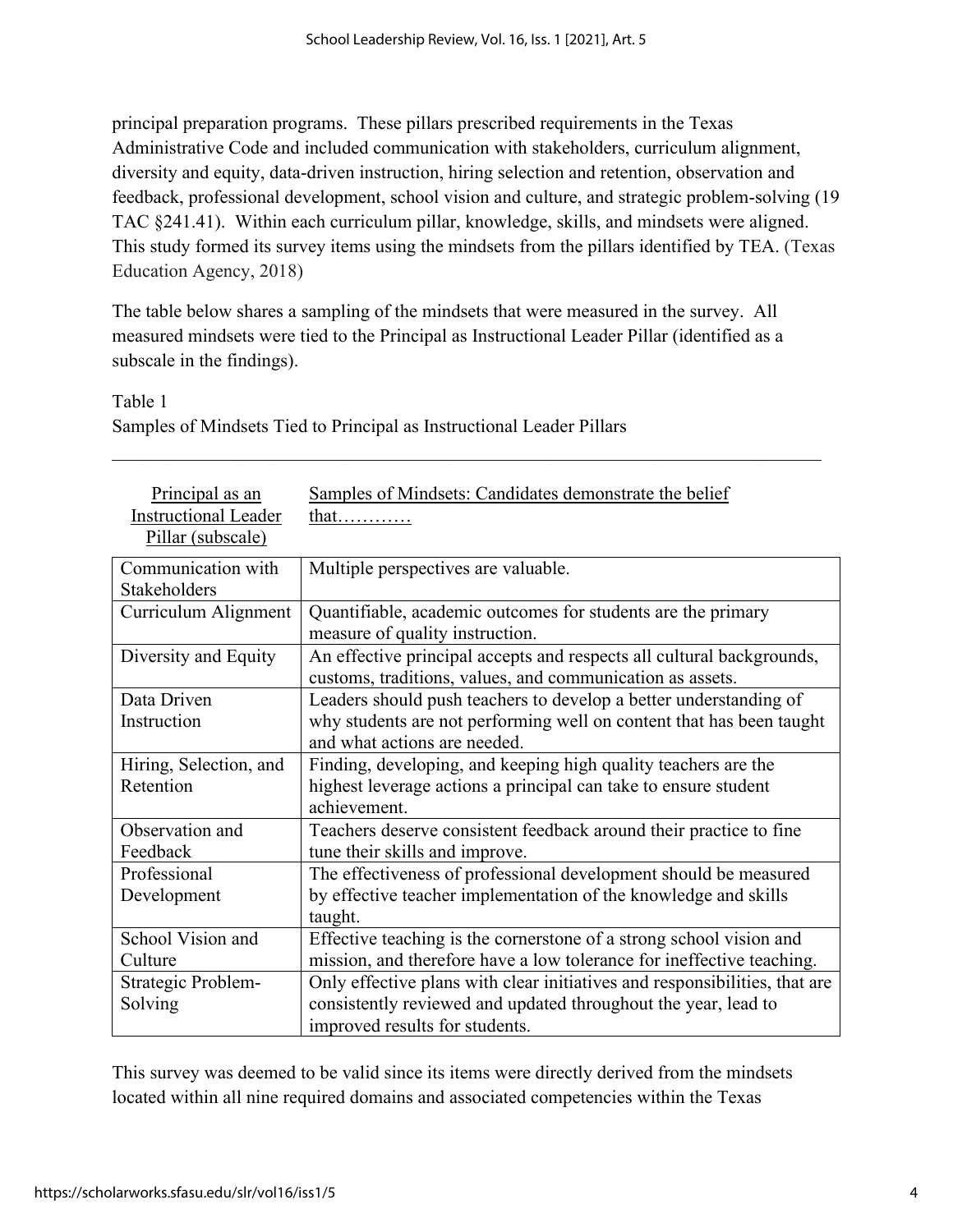Education Agency's *Principal as Instructional Leader Pillars*: *Domains and Competencies with Aligned KSMs* document cited in this research (Texas Education Agency, 2018). Additionally, five school principals and three university professors agreed that the survey would be a valid measure of the required field experience component of a principal preparation program in Texas. Additionally, the survey contained one open-ended question seeking comments regarding what activities/aspects related to field supervision had an impact on candidate growth as an administrator and their administrative mindsets. This phenomenological approach focused on identifying experiences that candidates had in common and explore those experiences by organizing the data into themes (Creswell, 2012). In qualitative research, the data is analyzed to provide "descriptions and themes using text analysis [to] interpret the larger meaning of the findings" (Creswell, 2012, p.16).

Participants were selected using purposeful sampling and the survey was electronically mailed to each of them during the first week of May 2019. Data were analyzed using SPSS software. Descriptive statistics were computed along with inferential independent *t* tests to determine if significant mean differences existed between the principal candidates receiving online field supervision (n=34) and the principal candidates who received face-to-face field supervision (n=27). All inferential tests were conducted at the .01 level of confidence in order to increase the likelihood of not making a Type 1 error.

### **Results and Findings**

Twenty-eight Likert scale items were the focus of the survey that was electronically mailed to each of the one-hundred fifty principal candidates enrolled in the field experience component of a principal certification program, either in conjunction with a master's degree program or specifically within a principal certification only program only. The Likert scaled items intended to measure the perceptions of candidates regarding the impact of field supervision and professional coaching from university faculty during field experiences within the practicum required in the preparation program.

Results revealed that principal candidates had very favorable perceptions of the field supervision and professional coaching they received. All twenty-eight items revealed a mean of 4.2 or higher while twenty-seven of the twenty-eight items had a mean of 4.4 or higher. The total mean of the twenty-eight means of the items was 4.65 which indicated positive perceptions of the field experience component in terms of coaching and supervision received from field supervisors employed by the university. One must remember that item scores ranged from 1-5 with 1 being a negative score that strongly disagreed with the affirmative statement of the items and 5 being a very positive score for each item that strongly agreed with the affirmative statement for each item, thus a grand mean of 4.65 for all twenty-eight items was deemed as very positive indeed. Apparently principal candidates had strong positive perceptions regarding consultation and supervision received during the field experience process or component.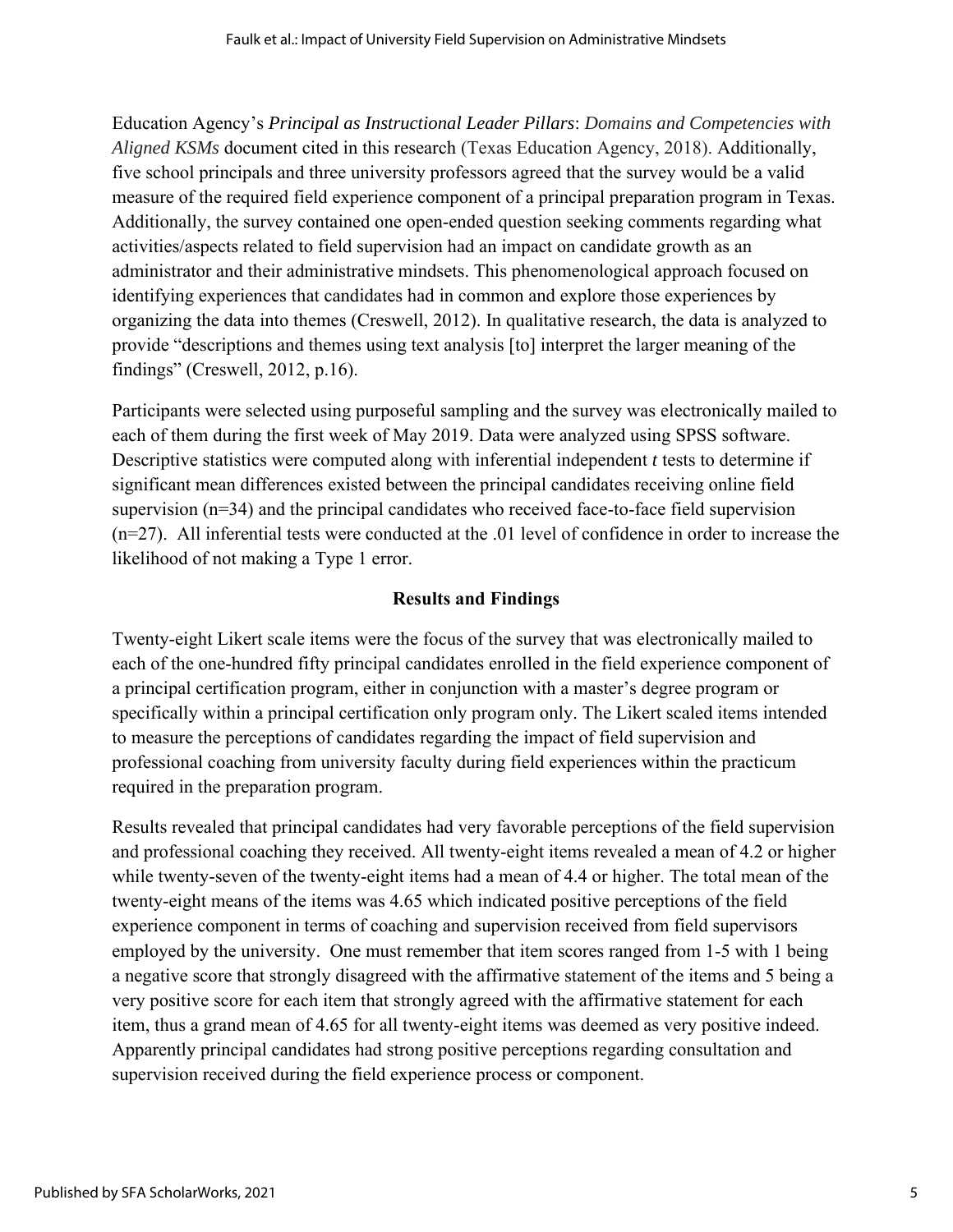Another positive aspect from the findings of the survey was that for the nine subscales of the survey, the means ranged from 4.2 to 4.7 as shown in Table 2. The overall or grand mean for the nine means of the nine subscales was 4.6 which coincided closely with the grand mean of the 28 individual items which was 4.65. This grand mean of 4.6 for the nine subscales is once again very positive in terms of principal candidates' perceptions of the field experience component specifically regarding professional coaching and supervision.

# Table 2

Comparison Analysis Examining Subscale Means of Online and Face-to-Face Principal Candidates Regarding the Impact of Field Supervision on Administrative Mindsets

|                                        | Face-to-Face |           | <b>Online Only</b> |           |       |              |
|----------------------------------------|--------------|-----------|--------------------|-----------|-------|--------------|
| Pillars (Subscales)                    | M            | <b>SD</b> | M                  | <b>SD</b> | t(59) | $\mathbf{p}$ |
| <b>Communication with Stakeholders</b> | 4.89         | .244      | 4.69               | .417      | 2.36  | .023         |
| Curriculum Alignment                   | 4.48         | .849      | 4.07               | .851      | 1.92  | .060         |
| Diversity and Equity                   | 4.89         | .271      | 4.70               | .348      | 2.42  | .021         |
| Data Driven Instruction                | 4.72         | .430      | 4.58               | .451      | 1.20  | .233         |
| Hiring Selection Retention             | 4.68         | .579      | 4.53               | .381      | 1.24  | .217         |
| <b>Observation and Feedback</b>        | 4.75         | .507      | 4.55               | .456      | 1.56  | .122         |
| Professional Development               | 4.77         | .320      | 4.51               | .529      | 2.27  | .029         |
| Vision and Culture                     | 4.79         | .320      | 4.61               | .363      | 2.10  | .039         |
| Strategic Problem Solving              | 4.60         | .679      | 4.36               | .609      | 1.44  | .153         |

No significant difference at the .01 level was found between the two groups of principal candidates on the nine analyses.

The second purpose of the study was to determine if a significant difference existed regarding the perception of online field supervision as compared to face-to-face field supervision. As earlier mentioned, one group received online consultation/supervision while the second group received face-to-face consultation/supervision. Independent *t* tests were conducted to analyze potential mean differences for the online consultation group (n=34) and the group receiving grant sponsored face-to-face consultation (n=27). The *t* tests revealed that there was significant difference among means for only six of the twenty-eight items in terms of the two groups. It must be noted that despite differences the effect size was minimal to moderate for all six items that were found to be different for the two groups. Some researchers would report that in 6 of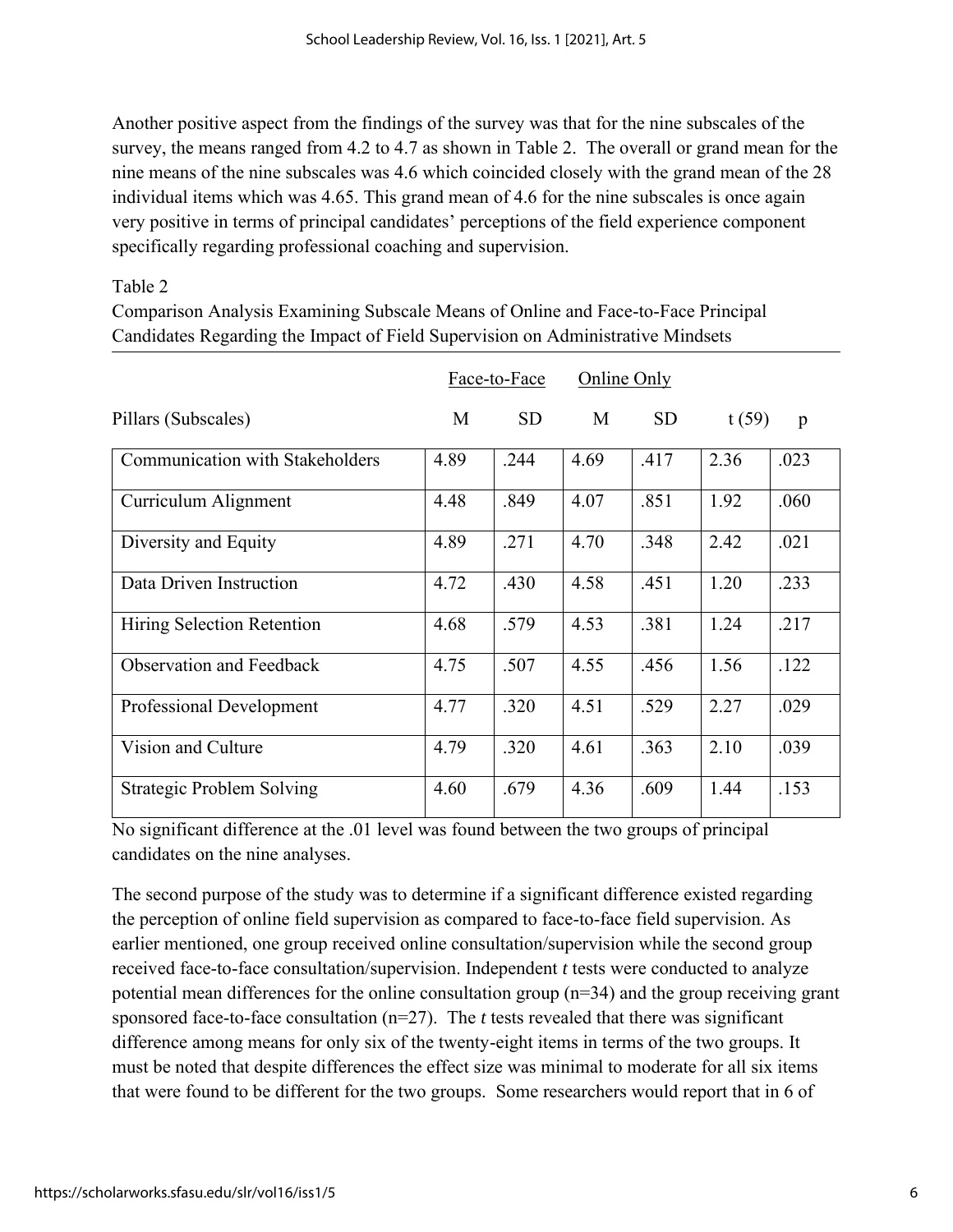the 28 items surveyed there was a slight difference. However, an analysis of the effect size negates that notion. It must also be pointed out that there was no significant difference for the remaining twenty-two other items. Independent *t* tests also were conducted on the nine subscales for the two groups. These *t* tests revealed no significant differences for the two groups on any of the nine subscales.

Results from the open-ended question seeking comments regarding what activities/aspects related to field supervision and/or professional coaching had an impact on candidate growth as an administrator and their administrative mindsets yielded three major themes: (1) The use of timely and quality feedback (2) The encouragement of growth (3) The practice of collaborative communication.

The themes identified in the research were derived from the researchers. The themes were uniquely developed using comments from students involved in online field supervision and students involved in the grant sponsored face-to-face field supervision. There were no unique themes to either group of students. The themes were common in both groups. Sample comments can be found below:

# **Theme 1 - The use of timely and quality feedback**

- "The quality feedback administered by my field supervisor on my campus was beneficial to my development as a future instructional leader."
- "The face-to-face feedback I received from my field supervisor resulted in a positive impact on my growth, experience, and confidence."
- "My field supervisor provided timely feedback and it was always a positive experience."
- "The quick candid feedback I received regarding my recorded field experiences provided food for thought."
- "Since I was in an online learning environment my field supervisor feedback was via the computer but was helpful and relevant to my growth."
- "Having my field supervisor come to my campus to discuss my progress and give timely feedback was a huge help to me."

# **Theme 2 – The encouragement of growth**

- "My field supervisor provided constructive criticism but was always encouraging."
- "My field supervisor challenged me to move outside of my comfort zone and provided encouragement and support during our face-to face conferences."
- "My field supervisor and I held conferences online. The discussions were pleasant, engaging and encouraging."
- "My field supervisor provided encouragement to help me along my professional path."
- "I was encouraged to stay on track when I wanted to give up."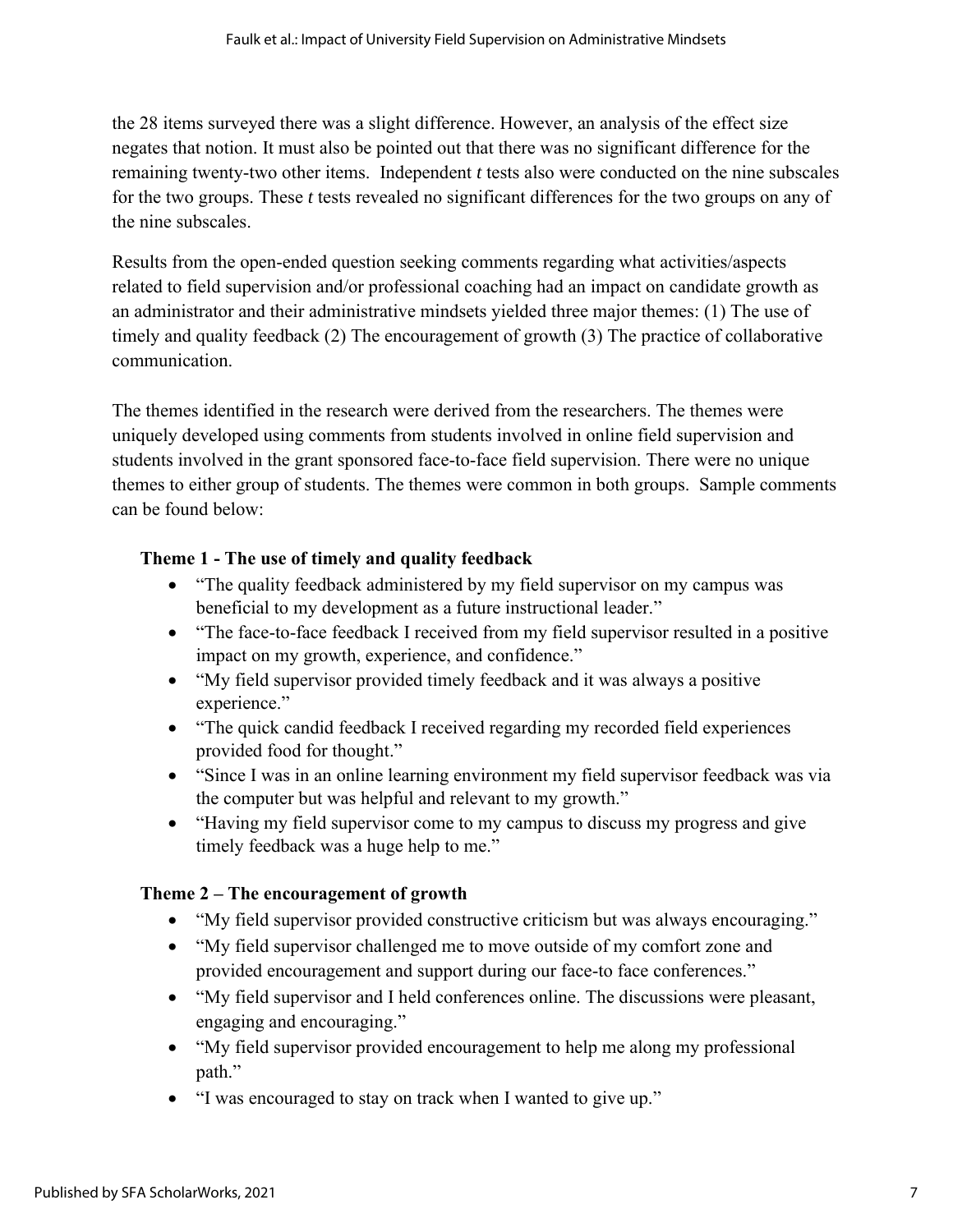#### **Theme 3 - The practice of collaborative communication**

- "We discussed my progress, shared ideas for success that focused on skills I needed to be an instructional leader."
- "I loved how I could reach out to our field supervisor to discuss issues."
- "My field supervisor and I established goals together."
- "My field supervisor was approachable and easy to talk with."

# **Discussion and Conclusions**

It should appear rather obvious from the findings that the principal candidates had positive perceptions of the practicum component of the principal preparation program in terms of professional coaching and field supervision received from university faculty. There has been discussion whether the online professional coaching and field supervision within principal preparation programs is on par with the face-to-face professional coaching and field supervision within principal preparation programs. Results from this study refute the notion that there is a significant difference between principal preparation candidate perceptions regarding the impact of online professional coaching and field supervision as compared to face-to-face professional coaching and field supervision within the practicum component of a principal preparation program. Further, it is noted that while there was no significant difference, candidates from both camps, those who were exposed to online and face-to-face field supervision shared that timely and quality feedback had an impact on their administrative mindsets as did the encouragement of growth from their field supervisors and the practice of collaborative communication. It is suggested that these professional practices are more important than if practicum activities and field supervision are conducted face-to-face or online and should be considered during principal preparation program redesign for any reason including crisis.

### **Timely and Quality Feedback**

Ensuring the professional practice of providing timely and quality feedback from university field supervisors requires programs to hire experienced leaders with expertise to assume supervision roles. Providing specific professional development activities for university field supervisors that cover the need for targeted, specific, and timely feedback for candidates increases the probability of impact. Timely feedback infers that the student/field supervisor ratio is of a size that allows for proper engagement within defined time parameters. Fiscal resources to support a proper ratio are imperative.

### **Encouragement of Growth**

As the names and faces of students differ, so do their professional backgrounds and needs. To encourage growth, university field supervisors need an understanding of who they are serving. The provision of individual student data (rich with content including professional and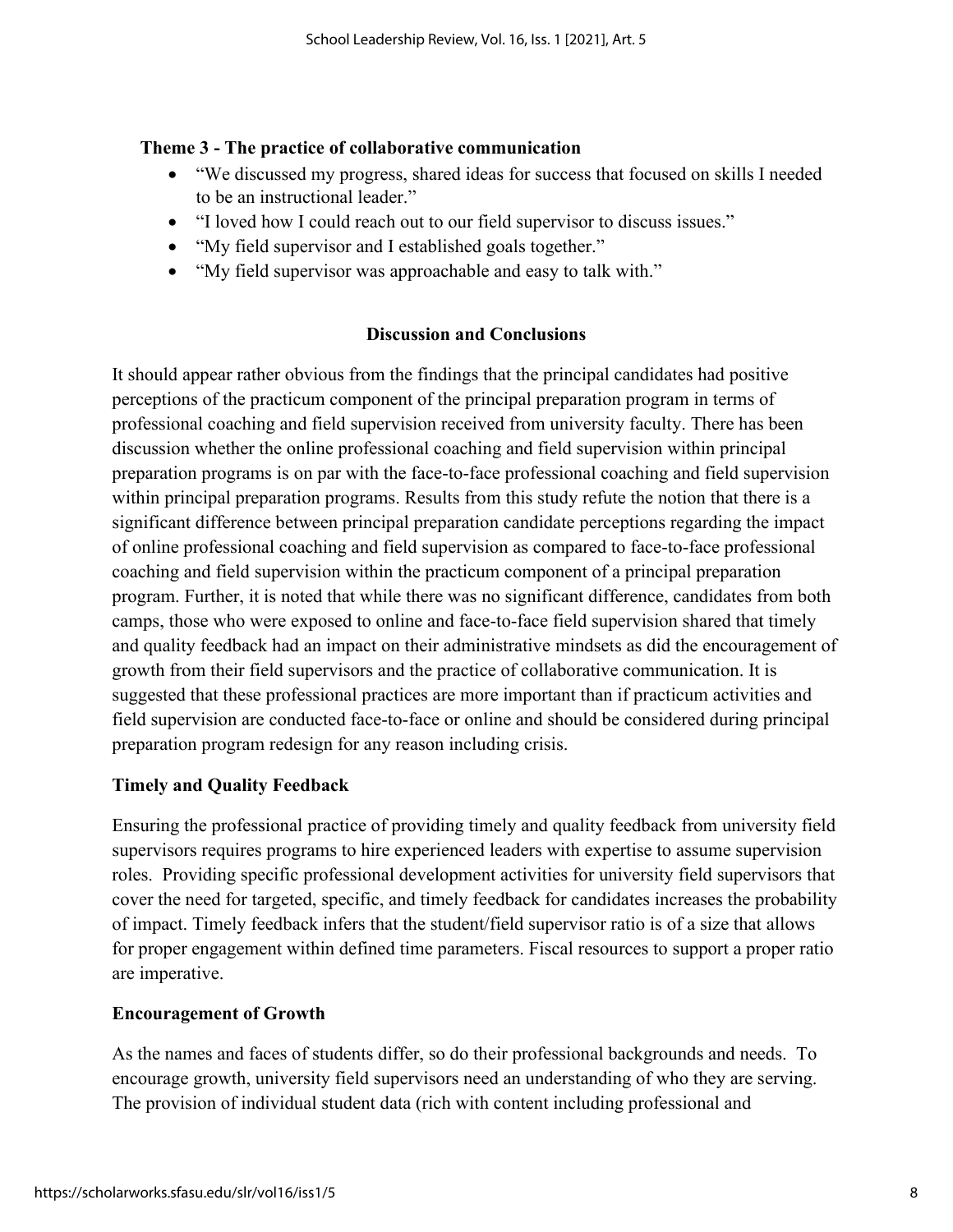demographic profiles) to field supervisors will assist with encouragement and coaching efforts. Cookie cutter meetings and feedback devised to merely meet state and program requirements do not effectively encourage growth.

# **Collaborative Communication**

Ongoing collaborative communication requires university field supervisors to be available and open to work with candidates. The student/field supervisor ratio becomes an important consideration in this practice. The commitment of the university field supervisor is paramount. Departmental hiring practices in searches for field supervisors should include methods of assessing the commitment to work with individual candidates.

# **Limitations and Future Research**

This study only surveyed principal candidates and it is obvious that there are more online programs of much different nature and scope. It is however apparent in the literature that there has been little if any empirical research comparing the two mediums of instruction and the two mediums of professional coaching/field supervision that are being utilized. It is recommended that further research be conducted in education and other fields regarding the effectiveness and perceptions of online and face-to-face professional coaching and field supervision being currently utilized. It is also recommended that research be conducted regarding appropriate student/field supervisor ratios.

### **References**

19 Tex. Admin. Code, §228.35(h) (2020). Retrieved from http://ritter.tea.state.tx.us/sbecrules/tac/chapter228/ch228.html#:~:text=%C2%A7228.35.,Progra m%20Coursework%20and%2For%20Training.&text=(1)%20An%20educator%20preparation% 20program,is%20effective%20in%20the%20classroom.

19 Tex. Admin. Code §241.41 (2019). Retrieved from http://ritter.tea.state.tx.us/sbecrules/tac/chapter241/ch241b.html

19 Tex. Admin. Code §228.1 (2020). Retrieved from http://ritter.tea.state.tx.us/sbecrules/tac/chapter228/ch228.html#228.1

Creswell, J. W. (2012). *Educational research: Planning, conducting, and evaluating quantitative and qualitative research (4th ed.)*. Upper Saddle River, NJ: Pearson Education.

Figueiredo-Brown, R., Ringlen, M. C., & James, M. (2015). *Strengthening a principal preparation internship by focusing on diversity issues.* NCPEA International Journal of Educational Leadership Preparation, 10 (2).

Hess, F. & Kelly, A. (2005). *Learning to lead? What gets taught in principal preparation programs.* (Report number *PEPG 05-02*) Harvard University. (Eric Document Reproduction Service No. 485 999)

Hilliard, A. & Jackson, B. (2016). *Current trends in educational leadership for student success*